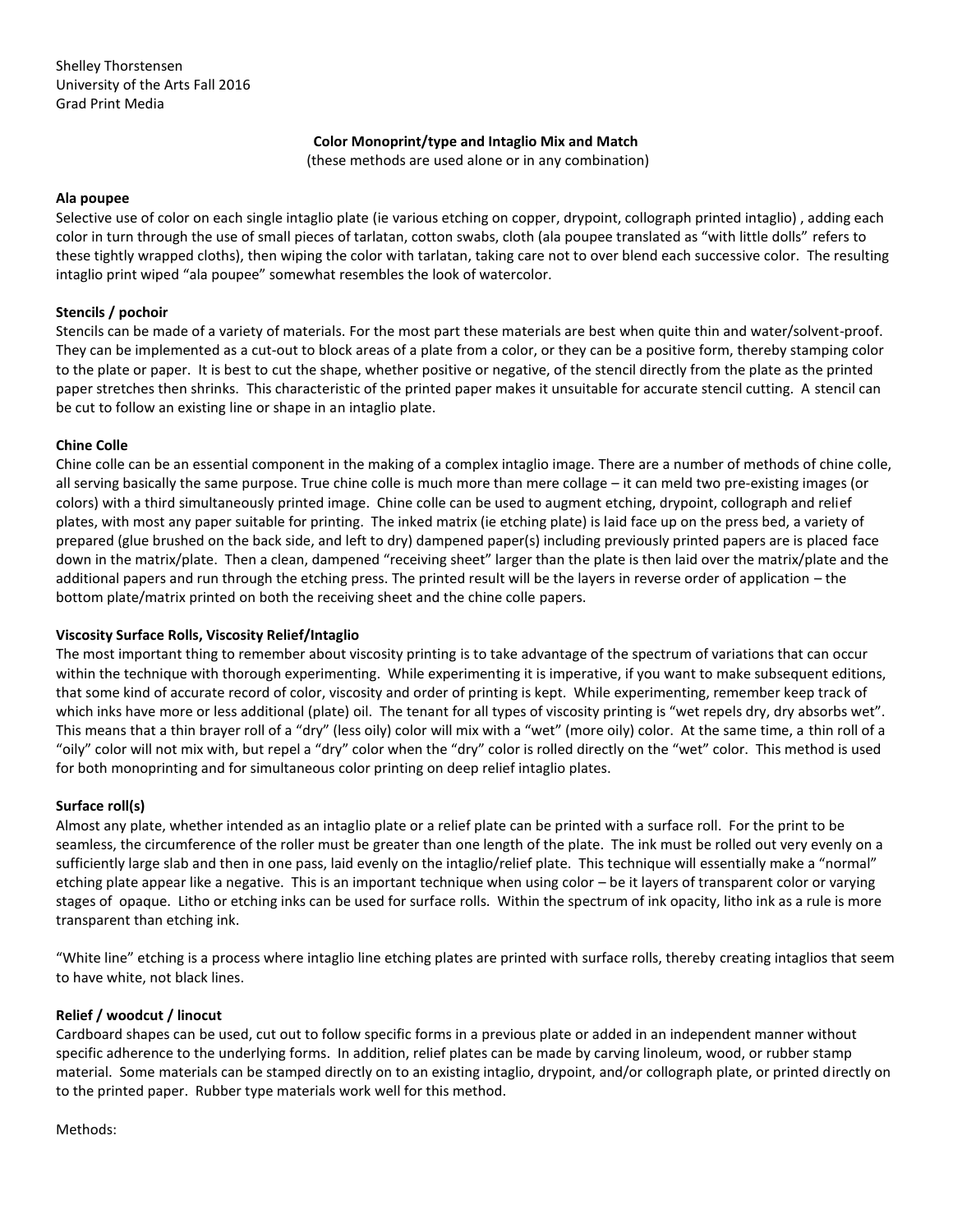1) It is best to use the plates as the governing matrices, and not the paper (unless the entire print is worked with dry paper – wet printed paper stretches and shrinks). One way to make a template for cutting relief shapes to add to an existing plate: Use clear sturdy acetate placed over a plate. Draw on the acetate with a thin marker or grease pencil. Cut the shape(s) out of the acetate, then trace the cut shape to a relief surface (linoleum, wood, rubber etc) and then either cut the shape out of the relief plate or cut around the shape on the plate. Print as a standard relief plate.

2) Use the same method as above (draw a shape from the plate on acetate, then cut out the acetate shape. Can be used as a pure stencil (pochoir) method using the negative open space of a stencil to roll color on to a plate or paper with a brayer.

3) Use pre-made surfaces as plates. When suitably sealed, for example pegboard, flake board, wood grain, textured wallpapers, to add a textural element.

## **Frottage (rubbings)**

Rubbings are not usually thought of as an intaglio technique, but it may have possibilities for hand printing in relief or as a layer within a print.

## **Multiple plate intaglio**

Multiple color intaglios, when using more than one plate, are registered plate to plate because the paper tends to stretch and shrink too much to register images with any degree of accuracy. This registration is usually "edge to edge", meaning one corner and same side of an intaglio plate corresponds to the same corner on another subsequent plate. When there are many plates, each should register to the other and time has to be taken to assure this.

To begin a second intaglio plate in register to the first, print the first intaglio plate on paper. Immediately, while the ink and paper are still damp, lay the print face up on the sizing catcher (thinnest) blanket on the press bed. You may want to put a piece of newsprint under print to protect the blanket. Then, put a new plate that is the same size as the first one face down on top of the print. Put a piece of newsprint on the top and then lay the other two blankets (cushion, then pusher) on top and run the plate and paper through the press with slightly less pressure than when originally printed. Once printed, there will be a faint offset of ink from the printed paper to the new plate. This process can be repeated with this same print one or two more times. Now, all the plates have the same information on them and this will aide in thinking through multiple plates. At any time, proofs can be made and information can be relayed from one print to another plate using this same technique.

When ready to print the final edition, a different registration method may be desirable. The first is to use a piece of acetate with markings on the under side for placement of the paper and the plates. This assumes that all the paper is the same size. Another method is to once again make markings on the underside of acetate for the plate and paper, but to allow a long lead edge for the paper. If this is the case, then the paper can be "caught" in the press bed and only the plates change, allowing for the possibility of better registration as one variable shifts, that of the plate position.

Colored Pencil Multiple plate etchings were experimented with by Picasso and a few others. The idea is to draw an image on a single piece of paper using multiple soft ground plates. Each time the color of the pencil changes, the artist puts a different plate under the paper. The idea is to then etch the plates and print them in the colors that correspond to the colored pencils used.

# **Mixed Print Media (**Intaglio / Silkscreen / Litho – pitfalls/possibilities)

Print mediums mix well as one medium has qualities another may not possess, and some techniques are more suited to certain mediums and not others. It is important to keep stretching and paper shrinkage to a minimum and devise ways to compensate. It is also important to consider the relative transparencies of each medium. Registration will require some thinking. When using silkscreen with litho and/or intaglio, fabric ink (heat set) works very well.

**Monoprints / Monotypes** (can be used with the methods described above) Monoprints - variable but can be partially repeated (has some sort of matrix involved) Monotype - nonvariable, independent of a matrix, not repeatable.

#### **Oil based Monoprints/Monotypes**

These prints are made with any oil based ink or paint – oil paint, etching or litho ink. Oil paint tends to have the richest variation in pigments, etching ink is usually a perfect consistency, and litho ink provides the most transparency. All of these can be modified to mimic the other and used in concert with each other. The most common additives are plate oils (000 – 3) to loosen the ink, setswell to provide an even lay down of flat color and/or to loosen ink, cobalt drier to speed drying time. Applications range from brayers to brushes to textured tools (handmade and store bought) to rags. The easiest way to